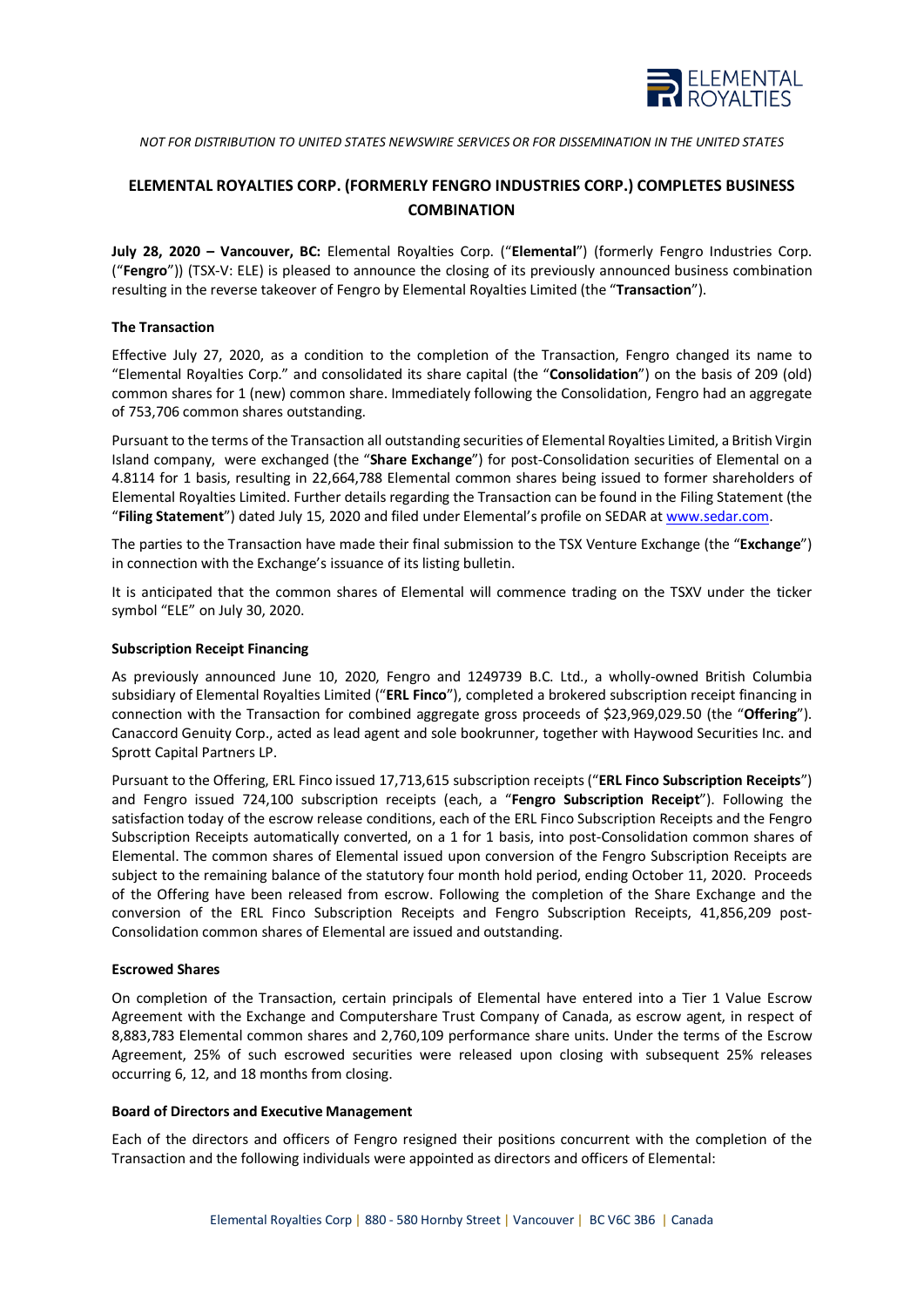| Frederick Bell        |   | Chief Executive Officer and Director |
|-----------------------|---|--------------------------------------|
| Peter Williams        |   | Director                             |
| <b>Martin Turenne</b> |   | Director                             |
| John Robins           |   | Director                             |
| <b>Matt Anderson</b>  |   | <b>Chief Financial Officer</b>       |
| Greg Owen             | - | Vice President, Operations           |
| <b>Richard Evans</b>  |   | Senior Vice President, Technical     |

## **Auditors**

Concurrent with the closing of the Transaction, PricewaterhouseCoopers LLP has been appointed auditors of Elemental.

## **Additional Information for Shareholders**

Elemental's transfer agent, Computershare Trust Company of Canada ("**Computershare**"), will be mailing Direct Registration System statements to all former Elemental Royalties Limited shareholders (other than for those that are required to be in certificated form) setting out each holder's shareholdings. The ISIN number for Elemental common shares is CA28619L1076.

Former holders of pre-Consolidation common shares of Fengro will be receiving by mail, from Computershare, a letter of transmittal with instructions on how to remit your former Fengro common shares for post-Consolidation Elemental common shares.

For further information, please refer to the Filing Statement posted to Elemental's issuer profile on SEDAR at [www.sedar.com,](http://www.sedar.com/) as well as the press releases dated November 5, 2019, April 30, 2020, May 21, 2020, June 8, 2020, June 10, 2020 and July 17, 2020.

#### **About Elemental**

Elemental is a precious metals royalty company with a portfolio of producing and exploration assets spanning Burkina Faso, Chile, Mexico, Kenya and Western Australia.

## **On behalf of Elemental Royalties Corp.**

#### **Frederick Bell**

For more information contact: E: info@elementalroyalties.com T: +44 (0)203 983 7040

## **Disclaimer**

*Investors are cautioned that, except as disclosed in the Filing Statement prepared in connection with the Transaction, any information released or received with respect to the Transaction may not be accurate or complete and should not be relied upon. Trading in the securities of Elemental should be considered highly speculative.*

*The TSXV has in no way passed upon the merits of the Transaction or the Offering and has neither approved nor disapproved the contents of this news release.*

# *Neither the TSX Venture Exchange Inc. nor its Regulation Service Provider (as that term is defined in the policies of the TSX Venture Exchange Inc.) accepts responsibility for the adequacy or accuracy of this press release.*

*This news release shall not constitute an offer to sell or the solicitation of an offer to buy any securities in any jurisdiction. Any securities referred to herein have not been, nor will they be, registered under the United States Securities Act of 1933, as amended, and may not be offered or sold in the United States or to a U.S. Person absent registration or an applicable exemption from the registration requirements of the United States Securities Act of 1933, as amended, and applicable state securities laws.*